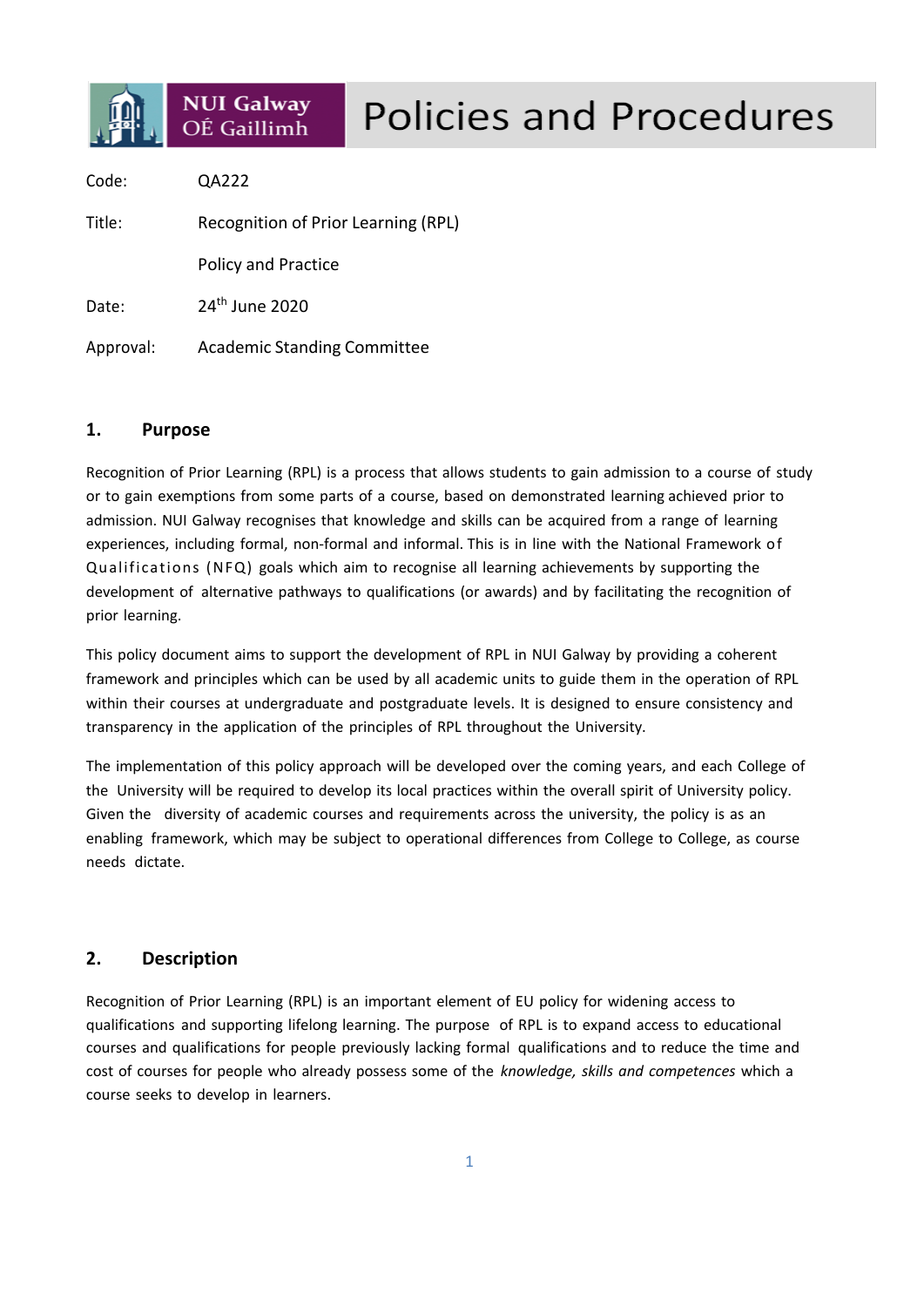## **3. Definitions**

## **Recognition of Prior Learning**

Prior Learning is learning which has taken place prior to admission to a course. The learning can be certified or experiential.

For the purpose of this policy document the generic term RPL will be used and will incorporate the terms Recognition of Prior *Certified* Learning (RPCL) and Recognition of Prior *Experiential* Learning (RPEL). RPCL and RPEL will be used in this policy document where precise clarification between the two terms is required.

**Recognition of Prior** *Certified* **Learning (RPCL)**: Where an applicant has already been awarded certification for a formal course taken at another institution or training organisation, this prior learning can be **recognised** and may entitle the applicant to **admission** to a course, **exemptions** from some parts of a course or **advanced academic standing** within a course.

**Recognition of Prior** *Experiential* **Learning (RPEL)**: This involves recognising learning from experience, i.e. learning which has not previously been academically accredited. In this case, the candidate must prove that the required learning outcomes have been achieved. This proof can then be used to support a claim for **admission** to a course, **exemptions** from some parts of a course or **advanced academic standing** within a course. As a general principle, recognition is given for evidence of **learning**, not for experience *per se*.

## **Learning Routes**

Prior Learning may have been acquired through **formal, non-formal or informal1 routes**. For the purposes of this policy document these learning routes are defined as follows:

**Formal learning** is course-based learning which takes place in an organised formal way. It is specifically designated as learning, with specific course content, learning objectives, stated duration for the course and learning support. It typically leads to certification.

**Non-formal learning** is intentional from the learner's point of view. It takes place through planned, organised learning activities but typically does not receive certification. Examples of non-formal learning are: learning and training activities undertaken in the workplace, voluntary sector or trade union and in community-based settings.

**Informal learning** is not organised or structured (in terms of objectives, time or learning support). Informal learning is in most cases unintentional from the learner's point of view. It takes place through life and work experience – and is sometimes referred to as experiential learning. It typically does not lead to certification.

## **Learning Outcomes**

For RPL, the learning outcomes refers to learner's knowledge, understanding, skills and/or competences what the learner knows and can do to the required standard as a result of prior learning.

<sup>&</sup>lt;sup>1</sup> These definitions are widely accepted by EU, OECD, Cedefop, NCVA, HETAC, FETAC, etc.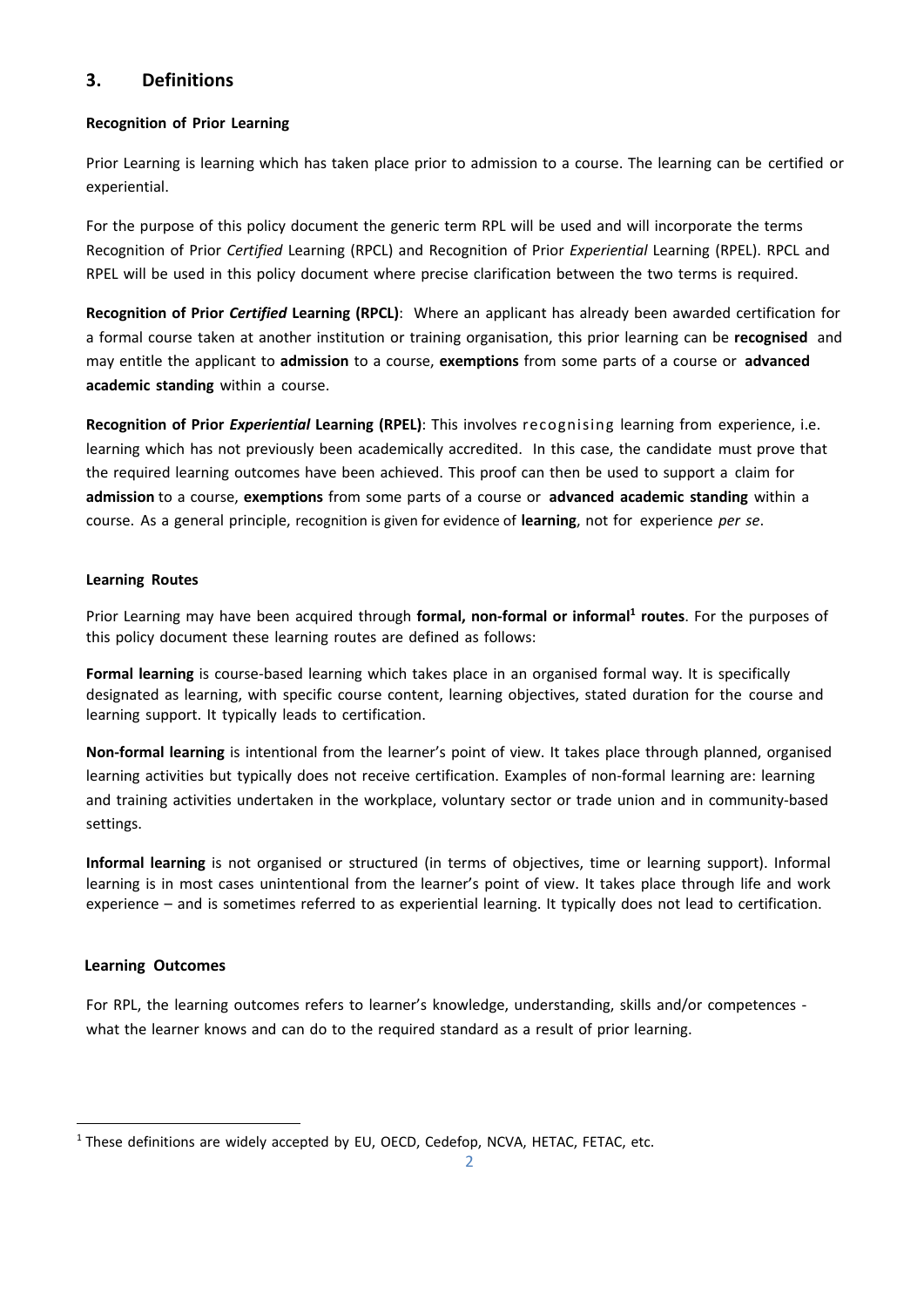*Specific Recognition* is granted where the learning outcomes achieved are deemed equivalent to the learning outcomes of a specific course module

*General Recognition* is granted when prior learning is not directly relevant, but is deemed equivalent in level and credit weighting to modules in the proposed course of study.

## **4. Policy Principles**

The following principles will apply to the implementation of RPL within the University.

- Through the recognition of prior learning, the University aims to take account of the inherent academic value of relevant learning, irrespective of mode or place of learning.
- RPL recognises learning which has occurred before admission to a course or to the relevant stage of a course.
- The University will ensure that academic standards comparable to those attained on courses by traditional mode will be maintained and applied throughout the RPL process.
- Participation in the RPL process is voluntary for applicants.
- RPL will be facilitated by the University, where possible in the context of the overall structure and requirements for particular courses of study, and will be at the discretion of individual College policies.
- In seeking recognition under RPL, prior learning must be evidenced in writing or through what ever medium is appropriate to the particular learning outcomes and authenticated at the appropriate level(s).
- Time limits may be applied in assessing/evaluating the currency of prior learning.
- Recognition will normally be given:

o For complete modules only;

o Where all of the learning outcomes of a module have been achieved;

oUp to a maximum of 50% of the total credits for an academic course;

Candidates will normally be allowed exemption for entire modules only, not parts of them. Exceptions may be made when the module is composed of clearly distinguishable and distinct parts, for example theory + practicals.

• *Prior certified learning* may entitle the candidate to exemptions on a course, but will not count for course credits.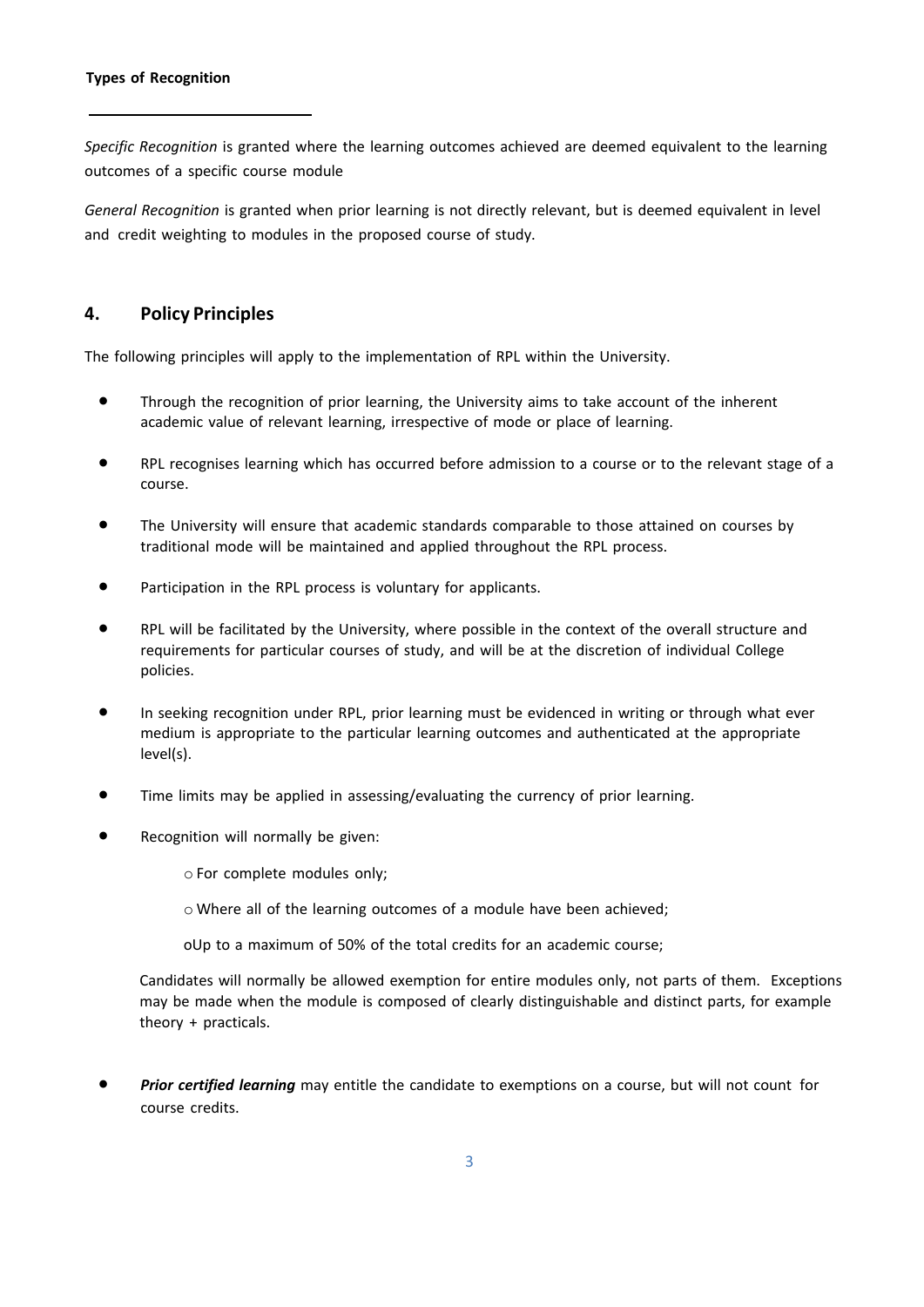• *Recognition for prior experiential (non-certified) learning* may be awarded on the basis of demonstrated learning which shows that a candidate has achieved specified learning outcomes for the course.

Whilst every effort will be made to facilitate recognition of prior learning, it may not always be possible to grant such recognition in the case of certain degree courses, or course elements, for which an applicant is seeking exemption. Certain courses of study at NUI Galway are constructed according to specific course requirements where particular course elements (especially experiential learning elements) cannot be treated in isolation from the rest of the course of academic study. This may include courses where external professional accreditation is being sought. In these cases, overall learning outcomes can only be successfully achieved and properly evaluated through an integrated course of study, where experiential elements are undertaken within the context of the prescribed academic course structure. In these instances, the RPL process may not be feasible and Colleges will advise accordingly.

- Processes and practices for RPL will be clearly stated and documented and available to all potential applicants.
- In the RPL process candidates will demonstrate the appropriate academic level of learning as determined by the academic unit involved.
- During assessment for RPL, candidates must demonstrate that they understand the theory as well as the practical learning elements of a module.
- The University will ensure that the RPL process shall be consistent, fair and transparent. It will be conducted within a reasonable timeframe for each applicant.

## **5. The Practice**

#### **Presentation of Learning for Evaluation: The Learning Portfolio**

Responsibility for submitting claims for the recognition of prior learning rests with individual applicants. Applicants will normally review the RPL application documentation for details of the steps involved. Where required the prospective applicant may contact the Course Director for further clarification on course content.

The mechanism proposed by the University for the presentation of learning is that of the **Learning Portfolio** in which the applicant presents evidence of learning. Each Learning Portfolio will be accompanied by an **RPL Application Form**.

(A) Prior Certified Learning

In the Certified Learning Portfolio, evidence of learning will be presented by the applicant in the form of official transcripts of results and formal syllabi accompanied by relevant support documents.

(B) Prior Experiential Learning

In the Experiential Learning Portfolio, the applicant will present evidence of learning, arranged to demonstrate the achievement of learning outcomes of the relevant module. Where experiential learning is concerned a number of methods can be used to demonstrate the achievement of learning outcomes.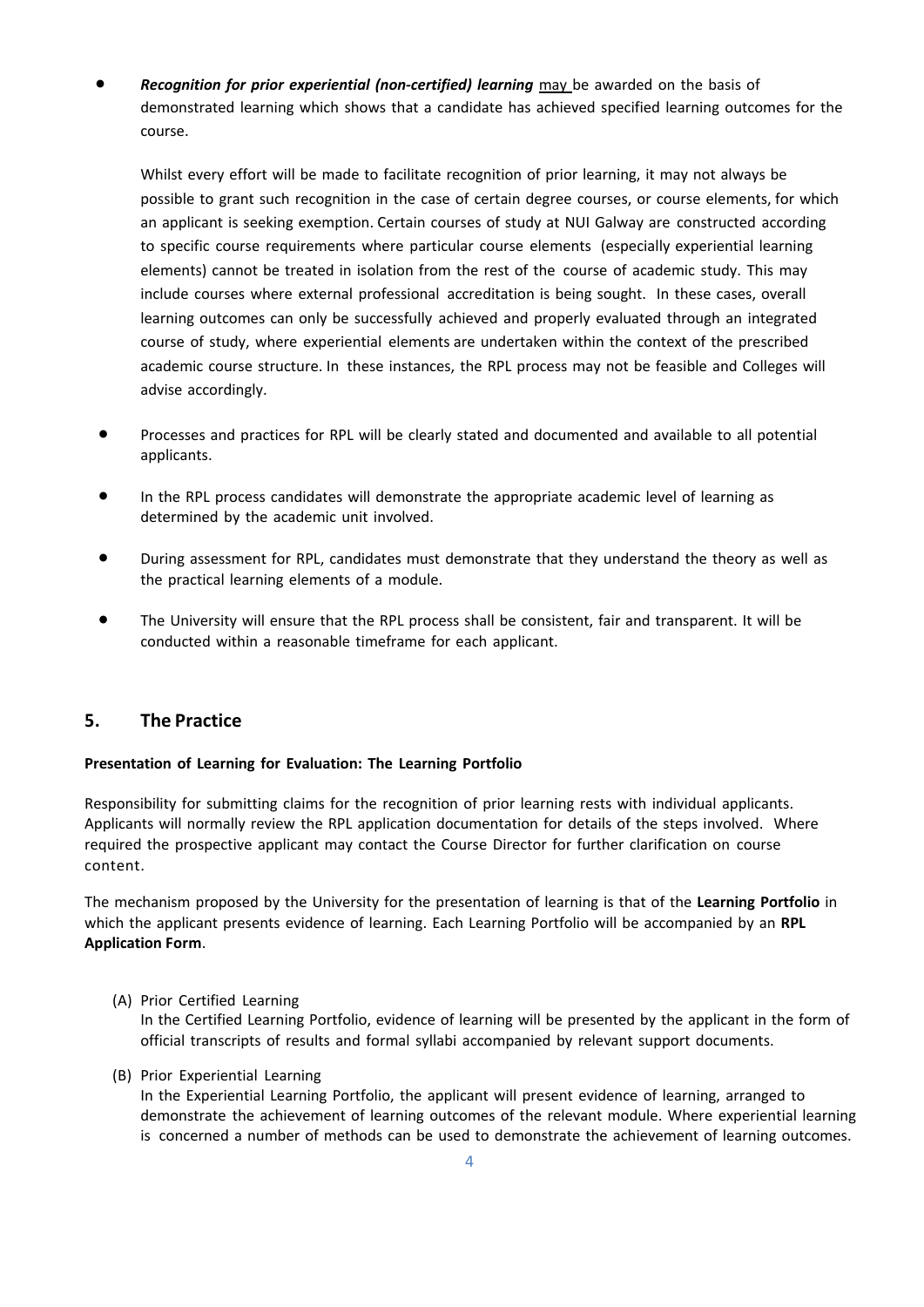These may include: written evidence, a formal presentation, an interview, performance of set tasks or combinations of these. Experiential Learning may include both informal and non-formal learning.

#### **Evaluation of Prior Certified Learning by the University**

Evaluation of prior certified learning will normally be carried out by the Course Director in consultation with relevant course staff. Recognition of prior certified learning is subject to evaluation of the following: student's academic record; course of study; syllabus, course description, learning outcomes, number of contact hours, forms of assessment(s); NFQ level of qualification awarded and awarding institution.

#### **Assessment of Prior Experiential Learning by the University**

Assessment of prior experiential learning will normally be carried out by the Course Director in consultation with relevant course staff – ideally those who are or have been involved in the conventional assessment process for the subject(s)/module(s) in question.

The use of a range of assessment mechanisms will be facilitated. These will be appropriate to the module content and comparable to other assessment processes used to determine whether learning outcomes have been achieved. Assessment may be based on the portfolio submitted or other methods such as written exams, essays, assignments, multiple choice questionnaires, oral presentations etc., which may be used as appropriate. In general, the assessment will be based on an evaluation of the prior learning presented. Evidence submitted by an applicant will be available for review by the External Examiner.

Assessors and other persons involved in the recognition process will be given training and support as appropriate.

#### **Criteria for Assessment**

The following key criteria will be used by staff to help them to determine if the evidence of learning presented is appropriate and sufficient.

| Validity     | Does the prior learning presented match the learning outcomes required by the<br>relevant academic unit? Is the prior learning being presented by the applicant at the<br>academic level required by the relevant academic unit? |
|--------------|----------------------------------------------------------------------------------------------------------------------------------------------------------------------------------------------------------------------------------|
| Sufficiency  | Is there enough evidence to demonstrate that the learning outcomes have been<br>achieved?                                                                                                                                        |
| Authenticity | Is it clear that the prior learning is that of the applicant?                                                                                                                                                                    |
| Reliability  | Is the evidence of prior learning presented reliable?                                                                                                                                                                            |
| Currency     | Is the prior learning achieved and being assessed current? Is it up to date with current<br>knowledge and practice?                                                                                                              |

#### **Outcome of Assessment Process**

The outcome of the assessment process can be one or more of the following; the granting of admission to a specific academic course within the University; advanced academic standing within a course of study or module exemptions if the required standards of learning have been met.